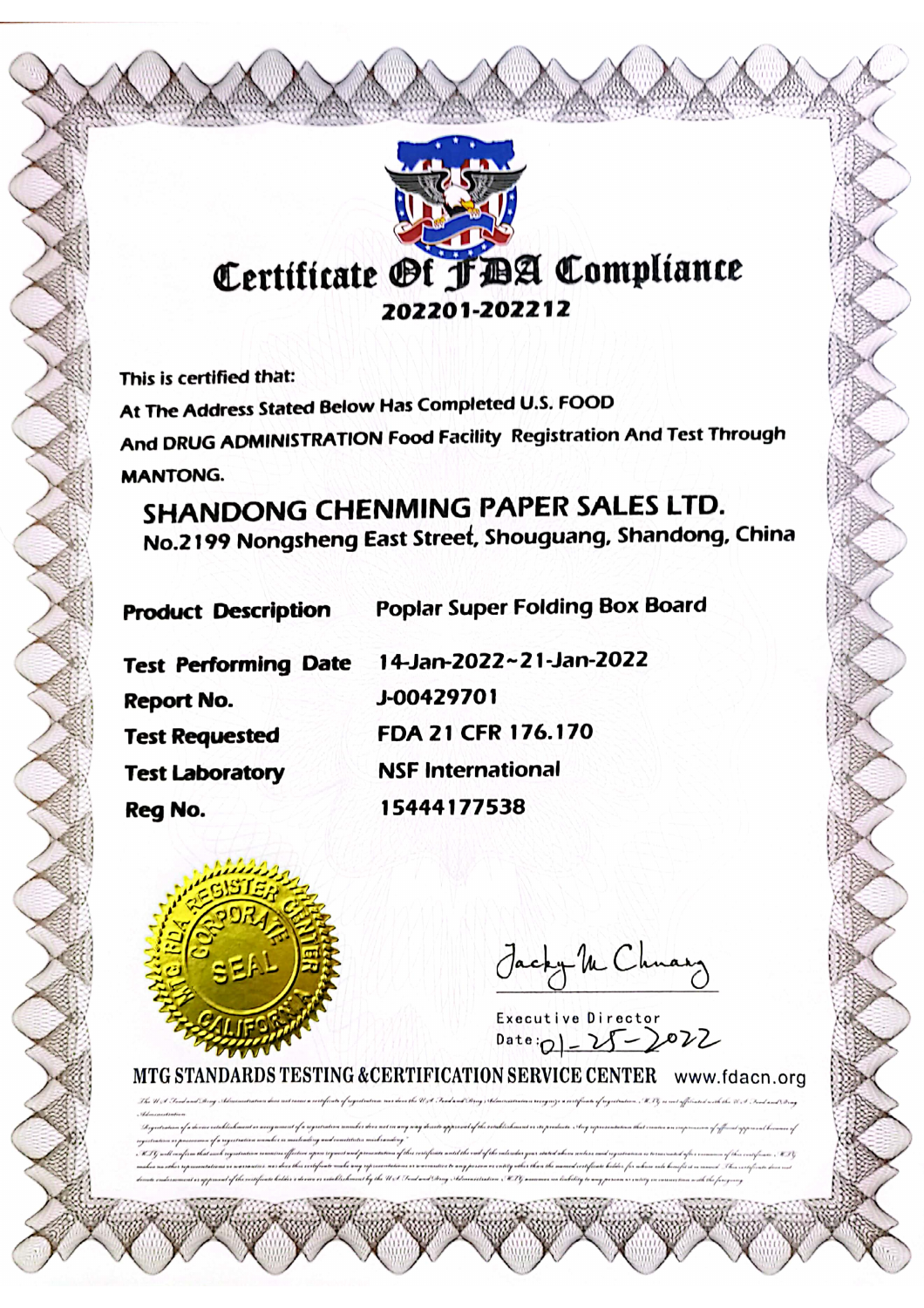### **NSF International**

NSF International. 789 Dixboro Road, Ann Arbor, Michigan 48105-9723 USA 1-800-NSF-MARK 734-769-8010 www.nsf.org

## **TEST REPORT**

#### **Send To: C0096491**

**Facility No.: C0096493**

Shandong Chenming Paper Sales Co., Ltd.

Shandong Chenming Paper Sales Co., Ltd.

China

No.2199 Nongsheng East Street, Shouguang, Shandong, No.2199 Nongsheng East Street, Shouguang, Shandong, China

|                                   | <b>Result Complete</b>                                | Report Date 24-Jan-2022 |
|-----------------------------------|-------------------------------------------------------|-------------------------|
|                                   | Customer Name Shandong Chenming Paper Sales Co., Ltd. |                         |
|                                   | Description Poplar Super Folding Box Board            |                         |
| Test Type Test Only               |                                                       |                         |
| Lot No. $/$                       |                                                       |                         |
| Job Number J-00429701             |                                                       |                         |
| Sample Reception Date 14-Jan-2022 |                                                       |                         |
| <b>Testing Date</b>               | 14-Jan-2022~21-Jan-2022                               |                         |

#### **Summary of Results**

| <b>Testing Parameters and Standards</b>                                            | Result   |
|------------------------------------------------------------------------------------|----------|
| Determination of net chloroform soluble extractives refer to US FDA 21 CFR 176.170 | Complete |

Mancy 7. Cole

**Report Authorization Date** 24-Jan-2022

Nancy Cole - Director, Analysis Laboratories

FI20220123205622 J-00429701 Page 1 / 3

The reports will set forth in writing the findings of NSF solely with respect to the products identified therein and, unless specifically and expressly indicated in the reports, the results set forth in such reports will not be indicative or representative of the characteristics of the lot from which a product may be taken. Improper use for publicity purposes using the test result(s) is prohibited except with the specific written authorization of NSF. This report shall not be reproduced, except in its entirety, without the written approval of NSF. This report does not represent NSF Certification or authorization to use the NSF Mark. Authorization to use the NSF Mark is limited to products appearing in the Company's Official NSF Listing [\(www.nsf.org\)](http://www.nsf.org/). The results relate only to those items tested, in the condition received at the laboratory.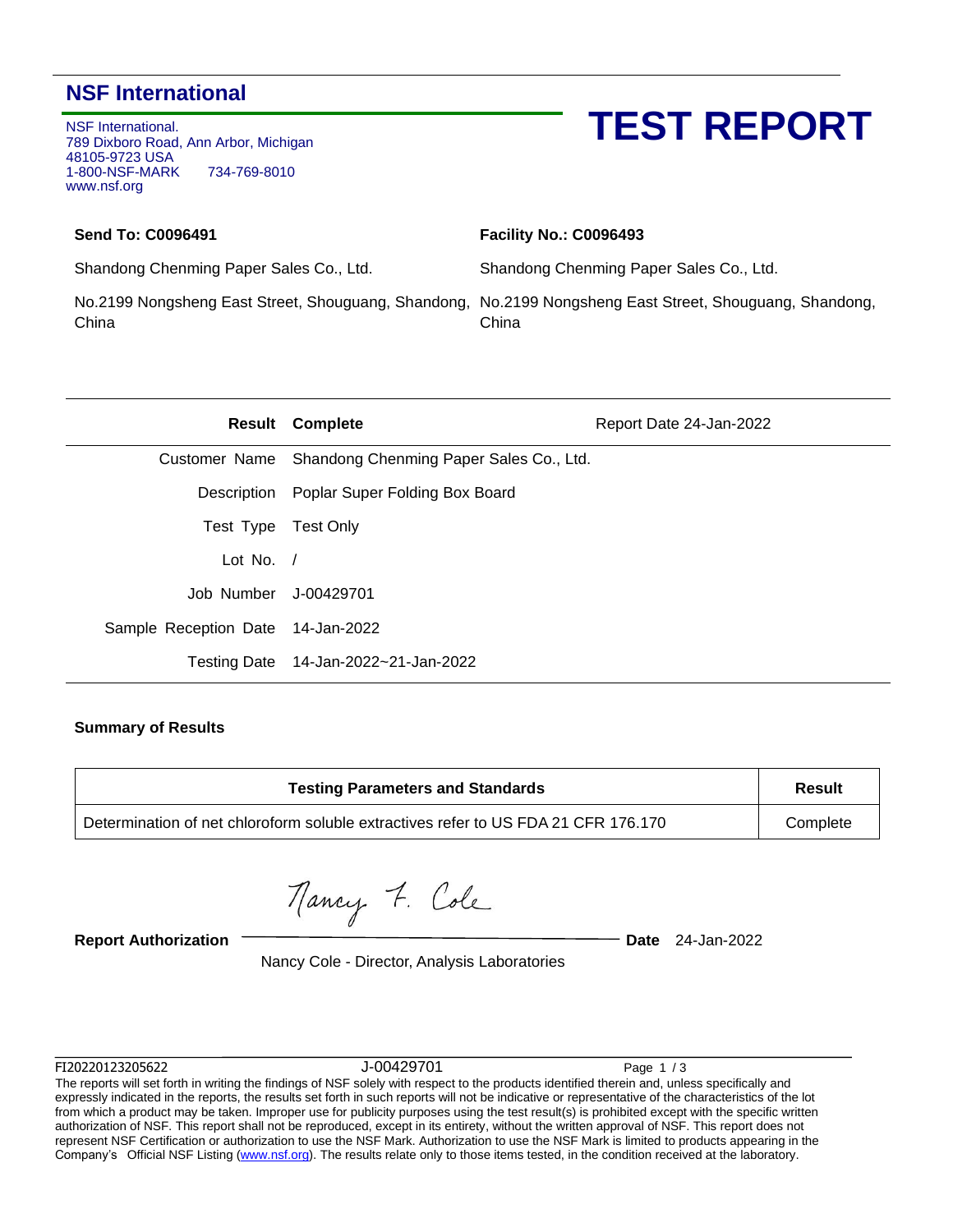#### **1. Determination of net chloroform soluble extractives refer to US FDA 21 CFR 176.170**

#### **1.1 Testing procedure:**

**Extract samples with the extractive solvents at the indicated extractive conditions. Test condition corresponds to Condition of Use - Room temperature filled and stored (no thermal treatment in the container). When total extractive result is already less than the chloroform soluble extractive limitation, then no further extractive testing is performed.**

#### **1.2 Testing results**:

| <b>Testing Parameter</b>                  | <b>Test</b><br>condition | <b>Unit</b>        | <b>LOQ</b> | <b>Result</b> | Acceptance | <b>Conclusion</b> |
|-------------------------------------------|--------------------------|--------------------|------------|---------------|------------|-------------------|
| <b>Extractive residue</b><br>(Water)      | 48.9°C, 24h              | mg/in <sup>2</sup> | 0.10       | 0.42          | ≤0.50      | Pass              |
| <b>Extractive residue</b><br>(n-Heptane)  | $21^{\circ}$ C, 0.5h     | mg/in <sup>2</sup> | 0.10       | ND.           | ≤0.50      | Pass              |
| <b>Extractive residue</b><br>(8% Ethanol) | 48.9℃, 24h               | mg/in <sup>2</sup> | 0.10       | 0.47          | ≤0.50      | Pass              |

Remark:

1) End-product testing was performed to 21 CFR 176.170 per Client request and the acceptable results are based on the assumption that all material components have been confirmed by the formulator as compliant to 21 CFR and applicable FDA regulations for the intended end use.

2) Shanghai Laboratory was authorized by Ann Arbor to conduct the testing.

3) LOQ = Limit of quantitation

4) ND = Not Detected, less than Limit of quantitation

Job Note: Unless otherwise indicated, method uncertainties are not applied in any determinations of conformity.

Laboratory Facility Address: NSF (Shanghai Testing Technology Co., Ltd. Room 901&902, Floor 9, Building 8, 760 Xinjun Ring Road, Pujiang Town, Minhang District, Shanghai, China

#### FI20220123205622 J-00429701 Page 2 / 3

The reports will set forth in writing the findings of NSF solely with respect to the products identified therein and, unless specifically and expressly indicated in the reports, the results set forth in such reports will not be indicative or representative of the characteristics of the lot from which a product may be taken. Improper use for publicity purposes using the test result(s) is prohibited except with the specific written authorization of NSF. This report shall not be reproduced, except in its entirety, without the written approval of NSF. This report does not represent NSF Certification or authorization to use the NSF Mark. Authorization to use the NSF Mark is limited to products appearing in the Company's Official NSF Listing [\(www.nsf.org\)](http://www.nsf.org/). The results relate only to those items tested, in the condition received at the laboratory.